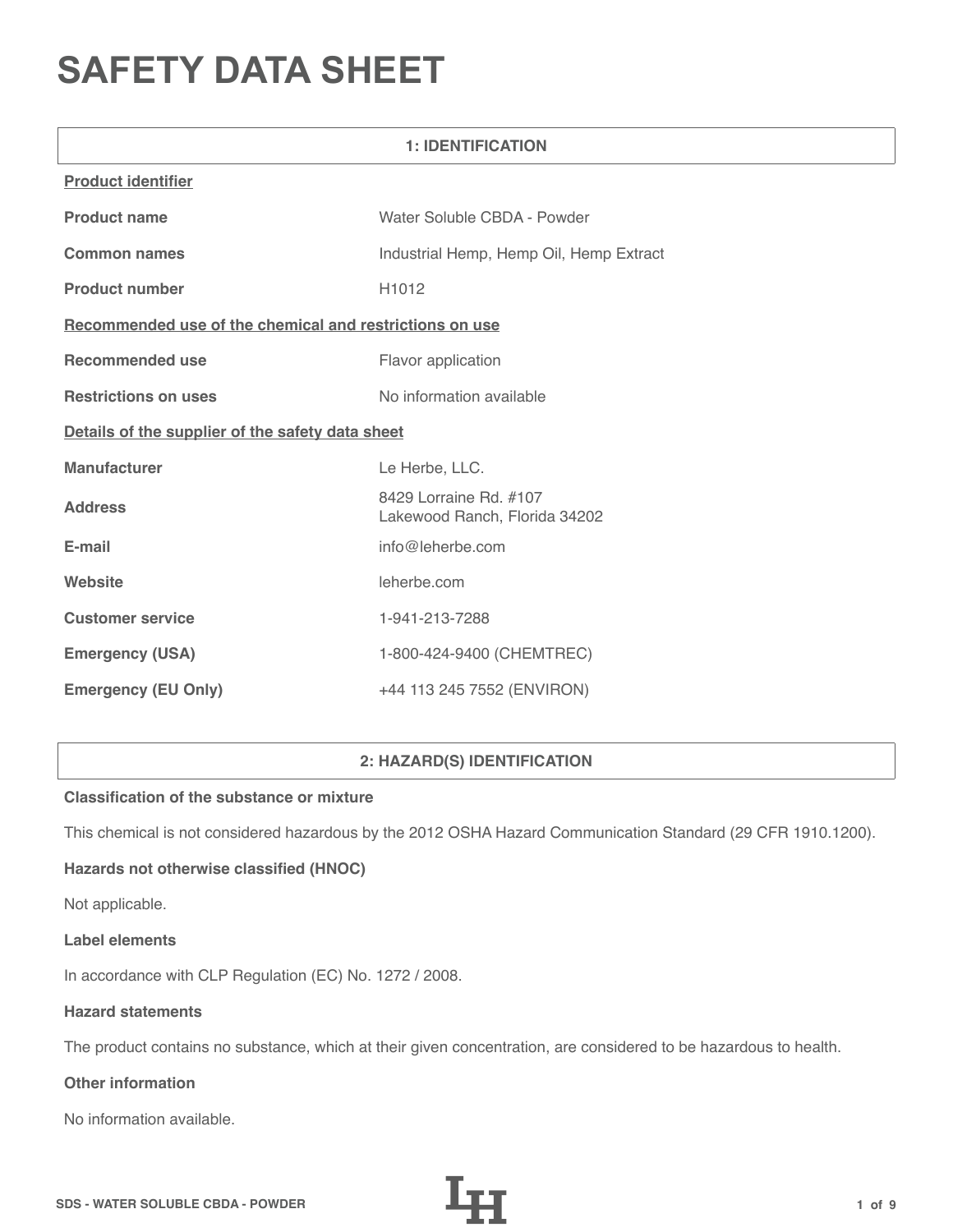# **3: COMPOSITION / INFORMATION ON INGREDIENTS**

**Substance**

| <b>CHEMICAL NAME</b> | $CAS \#$   | EC#       | <b>TRADE SECRET</b> |
|----------------------|------------|-----------|---------------------|
| Hemp oil, ext.       | 89958-21-4 | 289-644-3 | $\star$             |

\*Exact percentage (concentration) of composition has been withheld as a trade secret.

|                                                                            | <b>4: FIRST AID MEASURES</b>                                                                                            |
|----------------------------------------------------------------------------|-------------------------------------------------------------------------------------------------------------------------|
| <b>Description of first aid measures</b>                                   |                                                                                                                         |
| <b>Inhalation</b>                                                          | Move to fresh air.                                                                                                      |
| Eye contact                                                                | Rinse thoroughly with plenty of water for at least 15 minutes, lifting lower<br>and upper eyelids. Consult a physician. |
| <b>Skin contact</b>                                                        | Wash skin with soap and water.                                                                                          |
| Ingestion                                                                  | Clean mouth with water and drink afterwards plenty of water.                                                            |
| Most important symptoms and effects, both acute and delayed                |                                                                                                                         |
| <b>Symptoms</b>                                                            | No information available.                                                                                               |
| Indication of any immediate medical attention and special treatment needed |                                                                                                                         |
| <b>Note to physicians</b>                                                  | Treat symptomatically.                                                                                                  |

|                                                    | <b>5: FIRE FIGHTING MEASURES</b>                                                                                                      |
|----------------------------------------------------|---------------------------------------------------------------------------------------------------------------------------------------|
| Suitable extinguishing media                       | Use extinguishing measures that are appropriate to local circumstances<br>and the surrounding environment.                            |
| Large fire                                         | Use of water spray when fighting fire may be inefficient.                                                                             |
| Unsuitable extinguishing media                     | Do not scatter spilled material with high pressure water streams.                                                                     |
| Specific hazards arising from the<br>chemical      | No information available.                                                                                                             |
| <b>Hazardous combustion products</b>               | Carbon dioxide (CO2).                                                                                                                 |
| <b>Explosion data</b>                              |                                                                                                                                       |
| <b>Sensitivity to mechanical impact</b>            | None                                                                                                                                  |
| <b>Sensitivity to static discharge</b>             | None                                                                                                                                  |
| Special protective equipment for fire-<br>fighters | Firefighters should wear self-contained breathing apparatus and full<br>firefighting turnout gear. Use personal protection equipment. |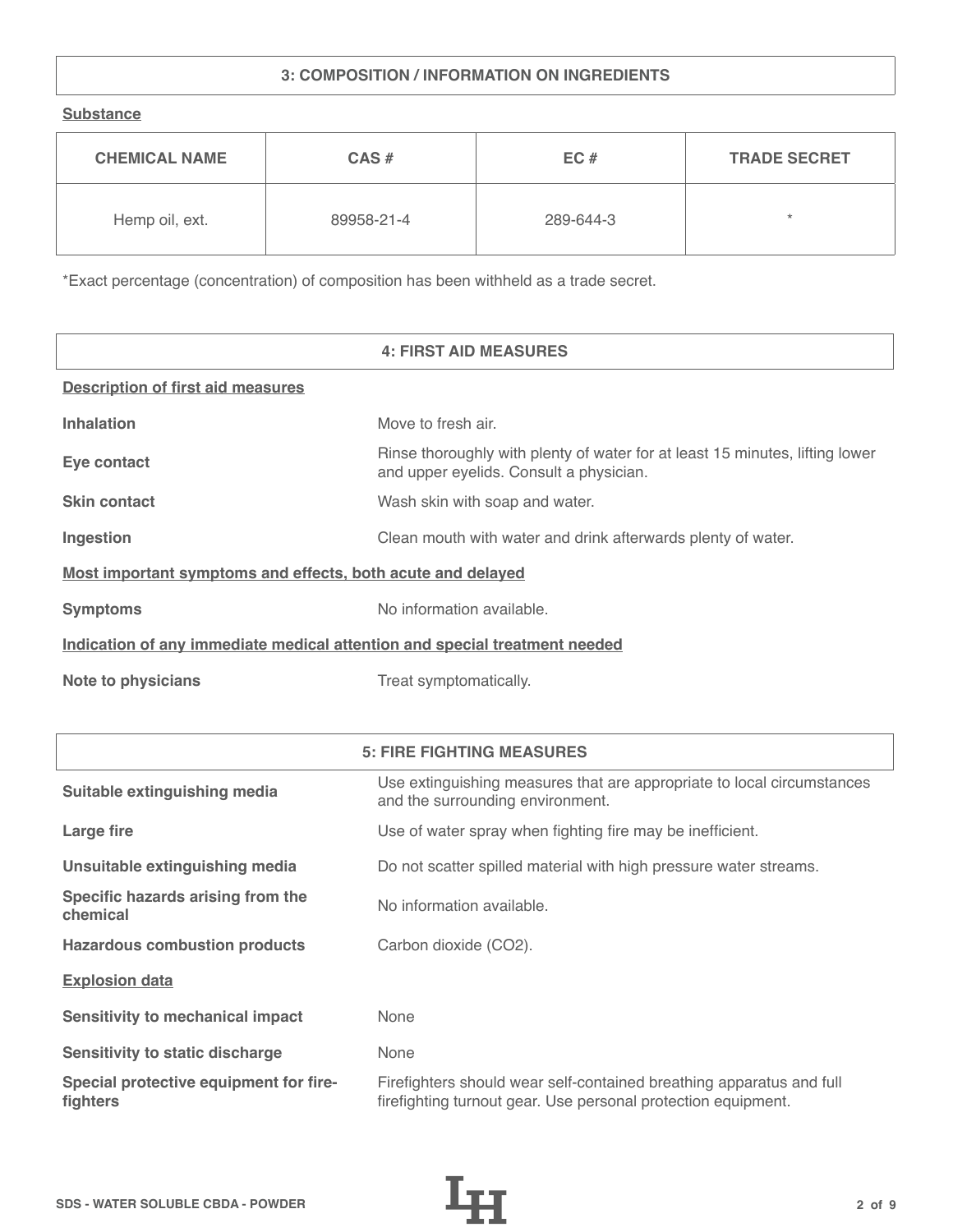#### **6: ACCIDENTAL RELEASE MEASURES**

|  |  | Personal precautions, protective equipment and emergency procedures |  |
|--|--|---------------------------------------------------------------------|--|
|  |  |                                                                     |  |

**Personal precautions** Ensure adequate ventilation.

# **Methods and material for containment and cleaning up**

| <b>Methods for containment</b> | Prevent further leakage or spillage if safe to do so. |
|--------------------------------|-------------------------------------------------------|
|                                |                                                       |

**Methods for cleaning up Pick up and transfer to properly labeled containers.** 

# **7: HANDLING AND STORAGE**

**Precautions for safe handling**

Advice on safe handling **Handle in accordance with good industrial hygiene and safety practice.** 

## **Conditions for safe storage, including any incompatibilities**

**Storage conditions** Keep container tightly closed in a dark, dry and well-ventilated area.

## **8: EXPOSURE CONTROLS / PERSONAL PROTECTION**

#### **Control parameters**

| <b>Exposure limits</b>                                                | The following ingredients are the only ingredients of the product above<br>the cut-off level (or level that contributes to the hazard classification of the<br>mixture) which have an exposure limit applicable in the region for which<br>this safety data sheet is intended or other recommended limit. At this time,<br>the other relevant constituents have no known exposure limits from the<br>sources listed here. |
|-----------------------------------------------------------------------|---------------------------------------------------------------------------------------------------------------------------------------------------------------------------------------------------------------------------------------------------------------------------------------------------------------------------------------------------------------------------------------------------------------------------|
| <b>Appropriate engineering controls</b>                               |                                                                                                                                                                                                                                                                                                                                                                                                                           |
| <b>Engineering controls</b>                                           | <b>Showers</b>                                                                                                                                                                                                                                                                                                                                                                                                            |
|                                                                       | Eyewash stations                                                                                                                                                                                                                                                                                                                                                                                                          |
|                                                                       | Ventilation systems                                                                                                                                                                                                                                                                                                                                                                                                       |
| Individual protection measures, such as personal protective equipment |                                                                                                                                                                                                                                                                                                                                                                                                                           |
| <b>Eye/face protection</b>                                            | No special protective equipment required.                                                                                                                                                                                                                                                                                                                                                                                 |
| Skin and body protection                                              | No special protective equipment required.                                                                                                                                                                                                                                                                                                                                                                                 |
| <b>Respiratory protection</b>                                         | No protective equipment is needed under normal use conditions. If<br>exposure limits are exceeded or irritation is experienced, ventilation and<br>evacuation may be required.                                                                                                                                                                                                                                            |
| <b>General hygiene considerations</b>                                 | Handle in accordance with good industrial hygiene and safety practice.                                                                                                                                                                                                                                                                                                                                                    |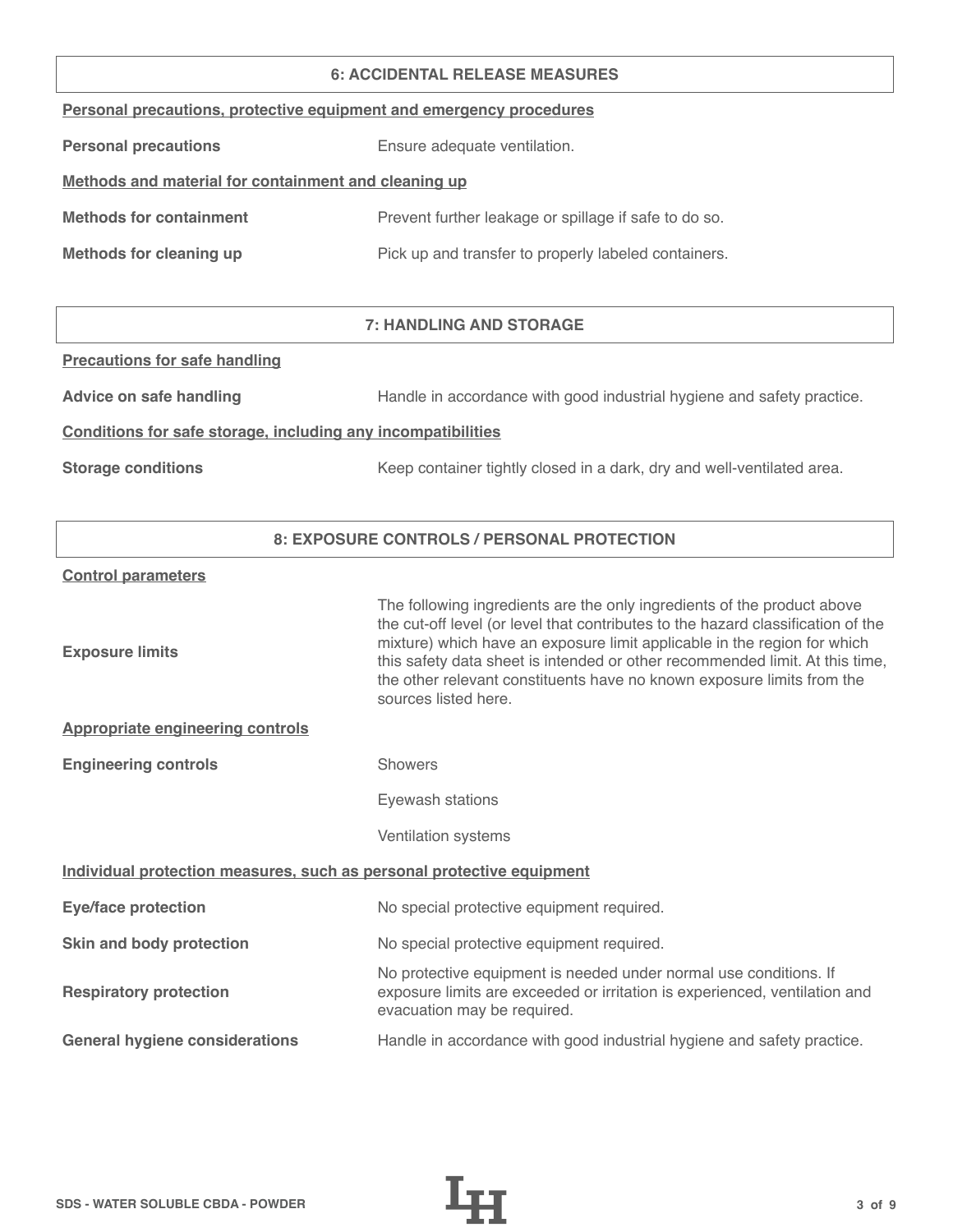## **9: PHYSICAL AND CHEMICAL PROPERTIES**

## **Information on basic physical and chemical properties**

| <b>Appearance</b>                | Powder                                |
|----------------------------------|---------------------------------------|
| <b>Color</b>                     | White to off white                    |
| Odor                             | Odorless                              |
| <b>Physical State</b>            | Solid                                 |
| pH                               | $4.5 - 6.5$                           |
| <b>Boiling Point</b>             | No data available.                    |
| <b>Melting Point</b>             | No data available.                    |
| <b>Relative Density</b>          | No data available.                    |
| <b>Refractive Index</b>          | No data available.                    |
| <b>Specific Gravity</b>          | No data available.                    |
| <b>Vapor Pressure</b>            | No data available.                    |
| <b>Vapor Density</b>             | No data available.                    |
| <b>Decomposition Temperature</b> | No data available.                    |
| <b>Viscosity</b>                 | No data available.                    |
| <b>Flash Point (Closed Cup)</b>  | No data available.                    |
| <b>Flammable Limits</b>          | No data available.                    |
| <b>Auto Ignition Temperature</b> | No data available.                    |
| <b>Solubility</b>                | Soluble in water. Soluble in ethanol. |
| <b>Evaporation Rate</b>          | No data available.                    |
| <b>Partition Coefficient</b>     | No data available.                    |
| <b>Other information</b>         | No data available.                    |

| <b>10: STABILITY AND REACTIVITY</b>       |                                                                          |  |
|-------------------------------------------|--------------------------------------------------------------------------|--|
| <b>Reactivity</b>                         | No information available.                                                |  |
| <b>Chemical stability</b>                 | Stable under normal conditions.                                          |  |
| <b>Possibility of hazardous reactions</b> | None under normal processing.                                            |  |
| <b>Conditions to avoid</b>                | Keep away from artificial light, sunlight, high heat, and high humidity. |  |
| <b>Incompatible materials</b>             | Strong oxidizing agents.                                                 |  |
| <b>Hazardous decomposition products</b>   | None known based on information supplied.                                |  |

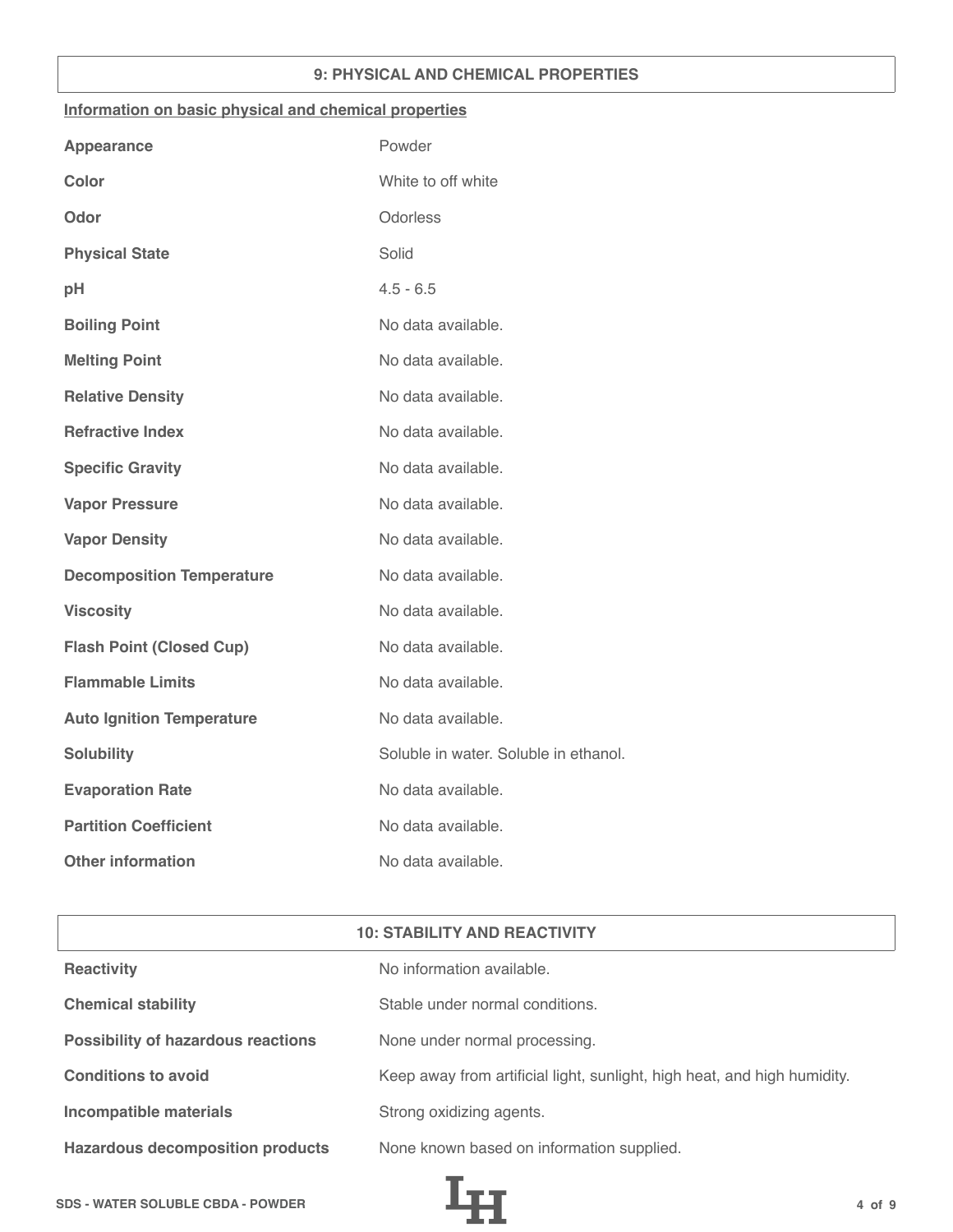## **11: TOXICOLOGICAL INFORMATION**

| Information on likely routes of exposure                                     |                                                                                            |
|------------------------------------------------------------------------------|--------------------------------------------------------------------------------------------|
| <b>Inhalation</b>                                                            | Specific test data for the substance or mixture is not available.                          |
| Eye contact                                                                  | Specific test data for the substance or mixture is not available.                          |
| <b>Skin contact</b>                                                          | Specific test data for the substance or mixture is not available.                          |
| Ingestion                                                                    | Specific test data for the substance or mixture is not available.                          |
| Symptoms related to the physical, chemical and toxicological characteristics |                                                                                            |
| <b>Symptoms</b>                                                              | No information available.                                                                  |
| <b>Acute toxicity</b>                                                        |                                                                                            |
| <b>Numerical measures of toxicity</b>                                        | No information available                                                                   |
|                                                                              | Delayed and immediate effects as well as chronic effects from short and long-term exposure |
| <b>Skin corrosion/irritation</b>                                             | No information available.                                                                  |
| Serious eye damage/eye irritation                                            | No information available.                                                                  |
| <b>Respiratory or skin sensitization</b>                                     | No information available.                                                                  |
| <b>Germ cell mutagenicity</b>                                                | No information available.                                                                  |
| <b>Reproductive toxicity</b>                                                 | No information available.                                                                  |
| <b>STOT - single exposure</b>                                                | No information available.                                                                  |
| <b>STOT - repeated exposure</b>                                              | No information available.                                                                  |
| <b>Aspiration hazard</b>                                                     | No information available.                                                                  |
| <b>Other adverse effects</b>                                                 | No information available.                                                                  |
| <b>Interactive effects</b>                                                   | No information available.                                                                  |

## **12: ECOLOGICAL INFORMATION**

## **Ecotoxicity**

This overall composition has not been tested. Hemp oil is not classified as being acutely or chronically toxic to aquatic life. This product does not contain citrus as a byproduct of the distillation process, which are classified as being very toxic to the aquatic environment. However, due to the physical properties of this product (density and volatility) it will not remain in the environment for an extended period of time.

| <b>Persistence and biodegradability</b>  | Inherently biodegradable.                                                                                          |
|------------------------------------------|--------------------------------------------------------------------------------------------------------------------|
| <b>Bioaccumulative potential</b>         | Bioaccumulation is unlikely.                                                                                       |
| <b>Mobility in soil</b>                  | Expected to volatilize from soil or water to the air and oxidize to carbon<br>dioxide in the presence of sunlight. |
| <b>PBT &amp; vPvB assessment</b>         | No information available.                                                                                          |
| Other adverse effect                     | No information available.                                                                                          |
| <b>SDS - WATER SOLUBLE CBDA - POWDER</b> | $5$ of $9$                                                                                                         |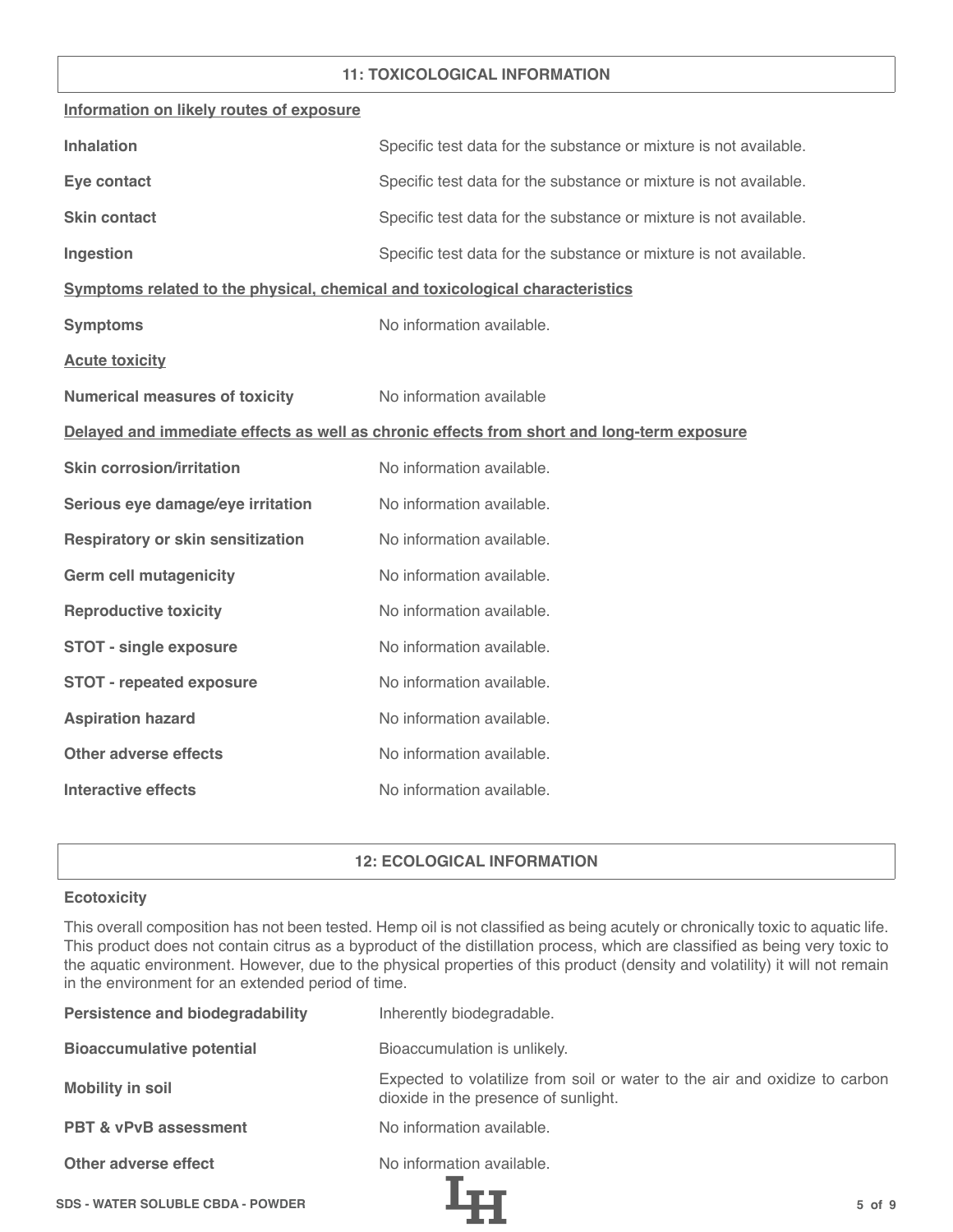## **13: DISPOSAL CONSIDERATIONS**

#### **Waste treatment methods**

| Waste from residues/unused products | Dispose of in accordance with local regulations. Dispose of waste in |
|-------------------------------------|----------------------------------------------------------------------|
|                                     | accordance with environmental legislation.                           |
|                                     |                                                                      |

**Contaminated packaging The Contaminated packaging Containers.** 

# **14: TRANSPORT INFORMATION**

| <b>DOT</b>  | Not regulated. |
|-------------|----------------|
| <b>TDG</b>  | Not regulated. |
| <b>MEX</b>  | Not regulated. |
| ICAO (air)  | Not regulated. |
| <b>IATA</b> | Not regulated. |
| <b>IMDG</b> | Not regulated. |
| <b>RID</b>  | Not regulated. |
| <b>ADR</b>  | Not regulated. |
| <b>ADN</b>  | Not regulated. |

#### **15. REGULATORY INFORMATION**

#### **International inventories**

| <b>TSCA</b>     | No information available. |
|-----------------|---------------------------|
| <b>DSL/NDSL</b> | No information available. |
| <b>EINECS</b>   | No information available. |
| <b>ENCS</b>     | No information available. |
| <b>IECSC</b>    | No information available. |
| <b>KECL</b>     | No information available. |
| <b>PICCS</b>    | No information available. |
| <b>AICS</b>     | No information available. |

#### **U.S. Federal Regulations**

## **2018 Farm Bill - Enacted**

"The term 'hemp' means the plant Cannabis sativa L. and any part of that plant, including the seeds thereof and all derivatives, extracts, cannabinoids, isomers, acids, salts, and salts of isomers, whether growing or not, with a delta-9 tetrahydrocannabinol concentration of not more than 0.3 percent on a dry weight basis."

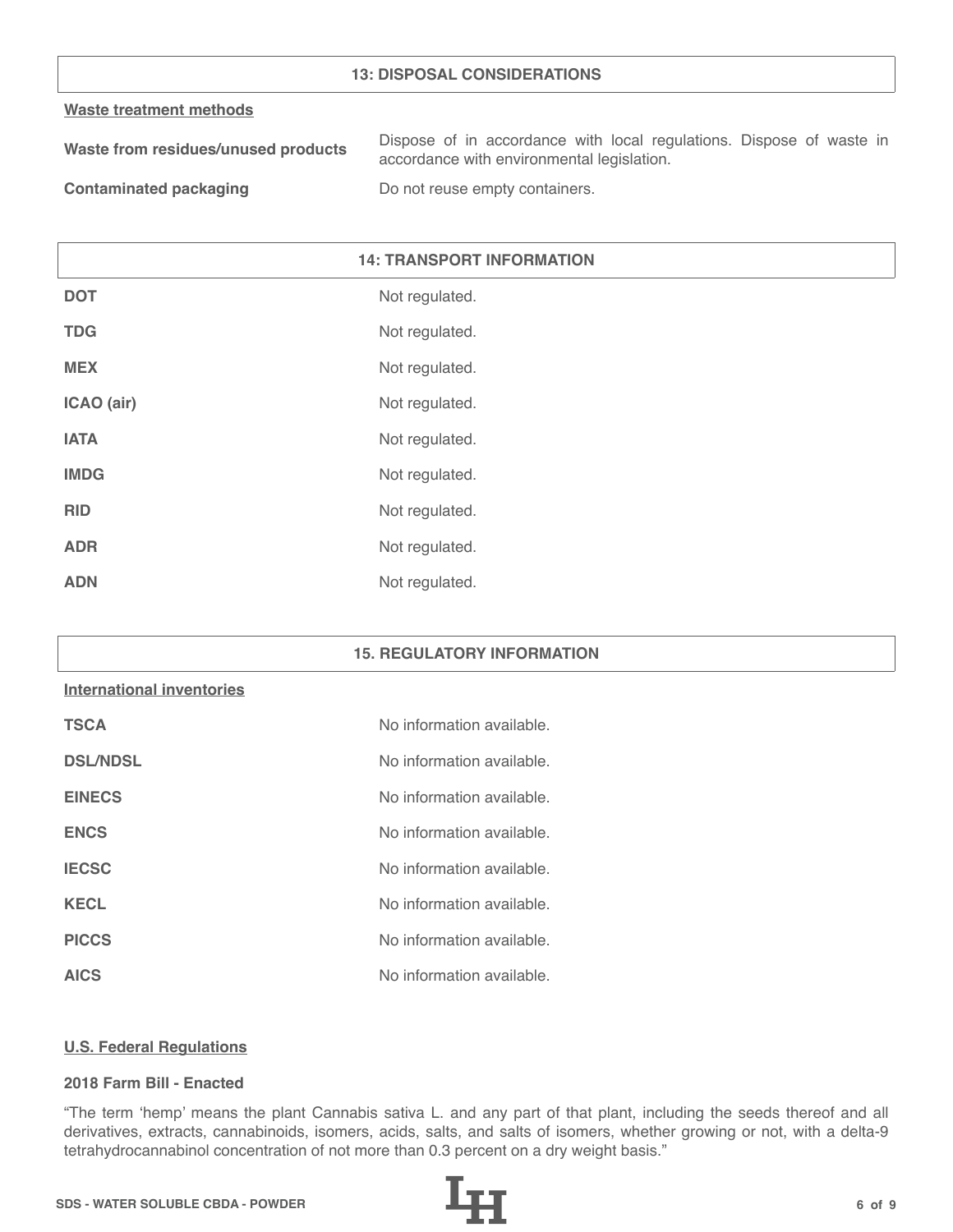## **SEC. 10114. Interstate Commerce**

(a) RULE OF CONSTRUCTION. - Nothing in this title or an amendment made by this title prohibits the interstate commerce of hemp (as defined in section 297A of the Agricultural Marketing Act of 1946 (as added by section 10113)) or hemp products.

(b) TRANSPORTATION OF HEMP AND HEMP PRODUCTS. - No State or Indian Tribe shall prohibit the transportation or shipment of hemp or hemp products produced in accordance with subtitle G of the Agricultural Marketing Act of 1946 (as added by section 10113) through the State or the territory of the Indian Tribe, as applicable.

## **CERCLA/SARA**

| CERCLA - Hazardous Substances and their<br>Reportable Quantities | None. |  |
|------------------------------------------------------------------|-------|--|
| Section 302 Extremely Hazardous<br>Substances and TPOs           | None. |  |
| Section 302 Extremely Hazardous<br>Substances and ROs            | None. |  |
| Section 313 - Chemical Category                                  | None. |  |
| Section 313 - Reporting de minimis                               | None. |  |
| <b>EPA Label Information</b>                                     |       |  |
|                                                                  |       |  |

| Pesticide registration number | Not applicable. |
|-------------------------------|-----------------|
|-------------------------------|-----------------|

#### **U.S. State Regulations**

| <b>Florida</b>  |          |
|-----------------|----------|
| <b>Statutes</b> | 581.217  |
| Rule            | 5K-4.034 |

#### **California Prop. 65**

# **Chemicals known to the State of California to cause cancer**

This product does not contain a chemical requiring a warning under California Prop. 65.

#### **Chemicals known to the State of California to cause reproductive toxicity**

This product does not contain a chemical requiring a warning under California Prop. 65.

| Carcinogen                          | Not listed. |
|-------------------------------------|-------------|
| Developmental Toxicity              | Not listed. |
| Male Reproductive Toxicity          | Not listed. |
| <b>Female Reproductive Toxicity</b> | Not listed. |

## **U.S. State Right-to-Know Regulations**

This product does not contain any substances regulated under applicable state right-to-know regulations.

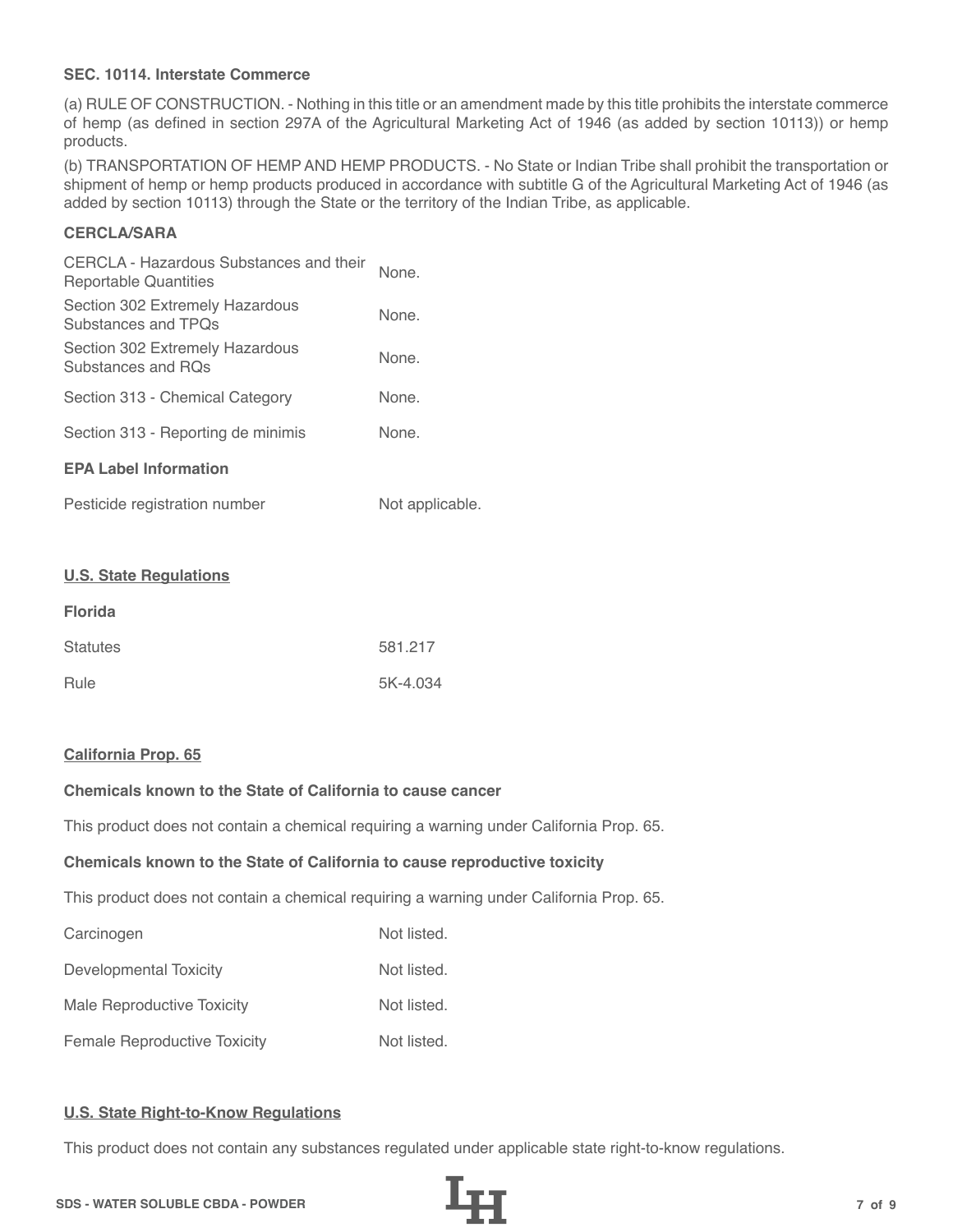## **16: OTHER INFORMATION**

| Key or legend to abbreviations and acronyms used in the safety data sheet |                                                                                        |  |
|---------------------------------------------------------------------------|----------------------------------------------------------------------------------------|--|
| <b>ACGIH</b>                                                              | American Conference of Governmental Industrial Hygienists                              |  |
| <b>ADR</b>                                                                | European Agreement concerning the International Carriage of Dangerous<br>Goods by Road |  |
| <b>AIHA</b>                                                               | American Industrial Hygiene Association                                                |  |
| <b>CAS</b>                                                                | <b>Chemical Abstracts Service</b>                                                      |  |
| <b>CFR</b>                                                                | United States Code of Federal Regulations                                              |  |
| <b>DOT</b>                                                                | United States Department of Transportation                                             |  |
| <b>DSL/NDSL</b>                                                           | Canadian Domestic Substances List/Non-Domestic Substances List                         |  |
| <b>ECHA</b>                                                               | European Chemicals Agency                                                              |  |
| <b>EINECS</b>                                                             | European Inventory of Existing Chemical Substances                                     |  |
| <b>ENCS</b>                                                               | Japan Existing and New Chemical Substances                                             |  |
| <b>FDA</b>                                                                | United States Food and Drug Administration                                             |  |
| <b>GHS</b>                                                                | Globally Harmonized System of Classification and Labeling of Chemicals                 |  |
| <b>GRAS</b>                                                               | Generally Recognized as Safe                                                           |  |
| <b>IARC</b>                                                               | International Agency for Research on Cancer                                            |  |
| <b>ICAO</b>                                                               | International Civil Aviation Organization                                              |  |
| <b>IECSC</b>                                                              | China Inventory of Existing Chemical Substances                                        |  |
| <b>IMDG</b>                                                               | International Maritime Code for Dangerous Goods                                        |  |
| <b>KECL</b>                                                               | Korean Existing and Evaluated Chemical Substances                                      |  |
| <b>NFPA</b>                                                               | <b>National Fire Protection Association</b>                                            |  |
| <b>NIOSH</b>                                                              | United States National Institute for Occupational Safety and Health                    |  |
| <b>NTP</b>                                                                | United States National Toxicology Program                                              |  |
| <b>OSHA</b>                                                               | United States Occupational Health and Safety Administration                            |  |
| <b>PICCS</b>                                                              | Philippines Inventory of Chemicals and Chemical Substances                             |  |
| <b>RID</b>                                                                | Regulations Concerning the International Transport of Dangerous Goods<br>by Rail       |  |
| <b>TWA</b>                                                                | <b>Time Weighted Average</b>                                                           |  |
| <b>TSCA</b>                                                               | United States Toxic Substances Control Act Section 8(b) Inventory                      |  |